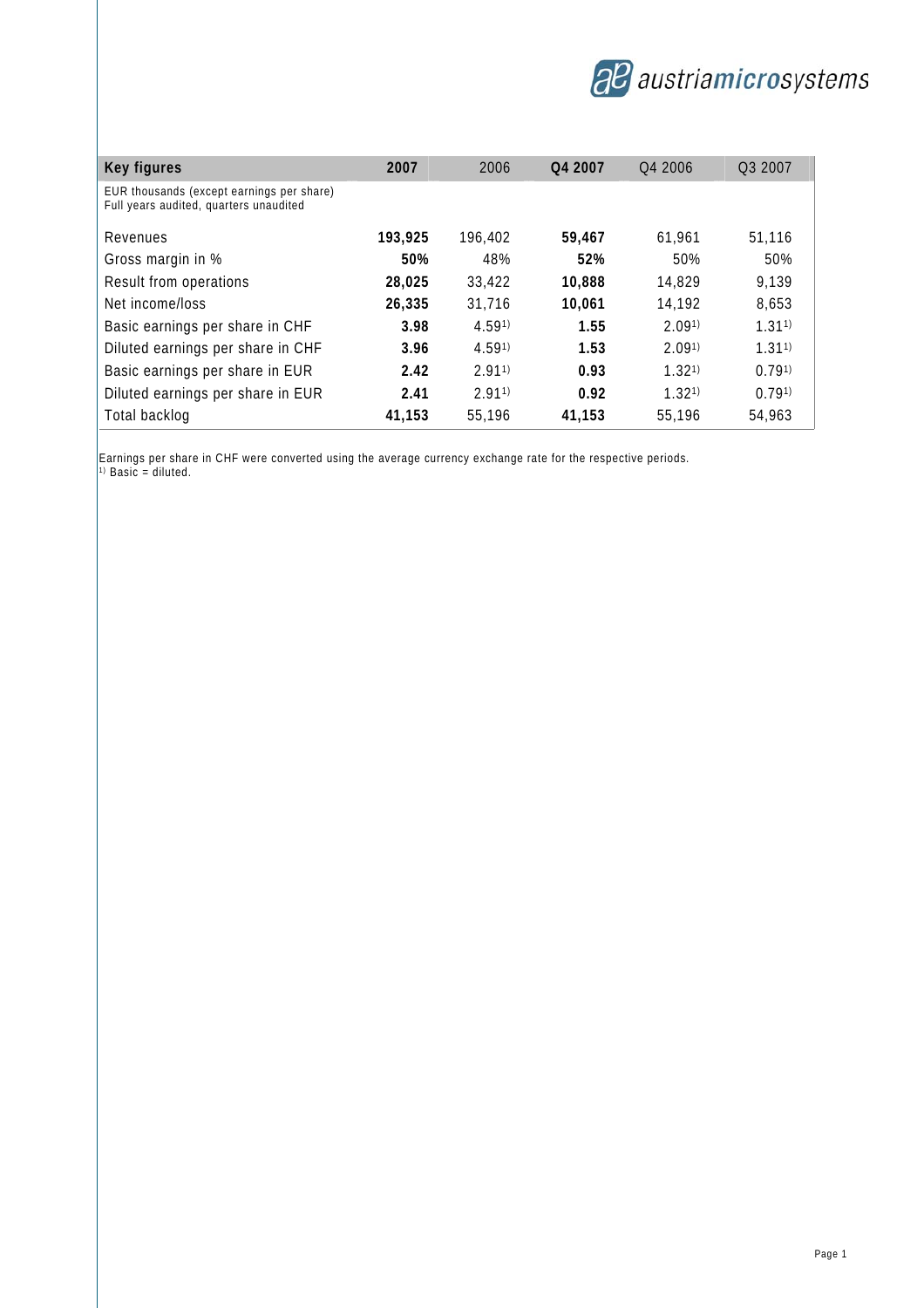

# **Consolidated Profit and Loss Statement (full years audited / quarters unaudited)**

| EUR thousands (except earnings per share)    | 2007      | Q4 2007   | 2006       | Q4 2006   |
|----------------------------------------------|-----------|-----------|------------|-----------|
|                                              |           |           |            |           |
| Revenue Products                             | 161,204   | 49,112    | 163,311    | 52,158    |
| Revenue Foundry & Other                      | 32,722    | 10,335    | 33,090     | 9,803     |
| <b>Total revenues</b>                        | 193,925   | 59,467    | 196,402    | 61,961    |
|                                              |           |           |            |           |
| Cost of sales                                | $-96,183$ | $-28,439$ | $-102,590$ | $-30,847$ |
| Gross profit                                 | 97,742    | 31,028    | 93,811     | 31,114    |
| Gross margin in %                            | 50%       | 52%       | 48%        | 50%       |
| Research and development expenses            | $-43,153$ | $-12,250$ | $-37,471$  | $-10,912$ |
| Selling, general and administrative expenses | $-32,208$ | $-9,311$  | $-26,670$  | $-6,531$  |
| Other operating income                       | 6,415     | 1,632     | 4,399      | 1,254     |
| Other operating expenses                     | $-772$    | $-212$    | $-648$     | $-97$     |
|                                              |           |           |            |           |
| <b>Result from operations</b>                | 28,025    | 10,888    | 33,422     | 14,829    |
| Net financing costs                          | $-860$    | $-475$    | $-1,116$   | $-298$    |
| Income before tax                            | 27,164    | 10,413    | 32,306     | 14,531    |
| Income tax expense                           | $-829$    | $-352$    | $-591$     | $-339$    |
|                                              |           |           |            |           |
| Net income                                   | 26,335    | 10,061    | 31,716     | 14,192    |
| Basic earnings per share in CHF              | 3.98      | 1.55      | 4.591)     | 2.091     |
| Diluted earnings per share in CHF            | 3.96      | 1.53      | 4.591)     | 2.091     |
| Basic earnings per share in EUR              | 2.42      | 0.93      | 2.911      | 1.321     |
| Diluted earnings per share in EUR            | 2.41      | 0.92      | 2.911      | 1.321     |

Earnings per share in CHF were converted using the average currency exchange rate for the respective periods.  $\left| \begin{smallmatrix} 1 \end{smallmatrix} \right|$  Basic = diluted.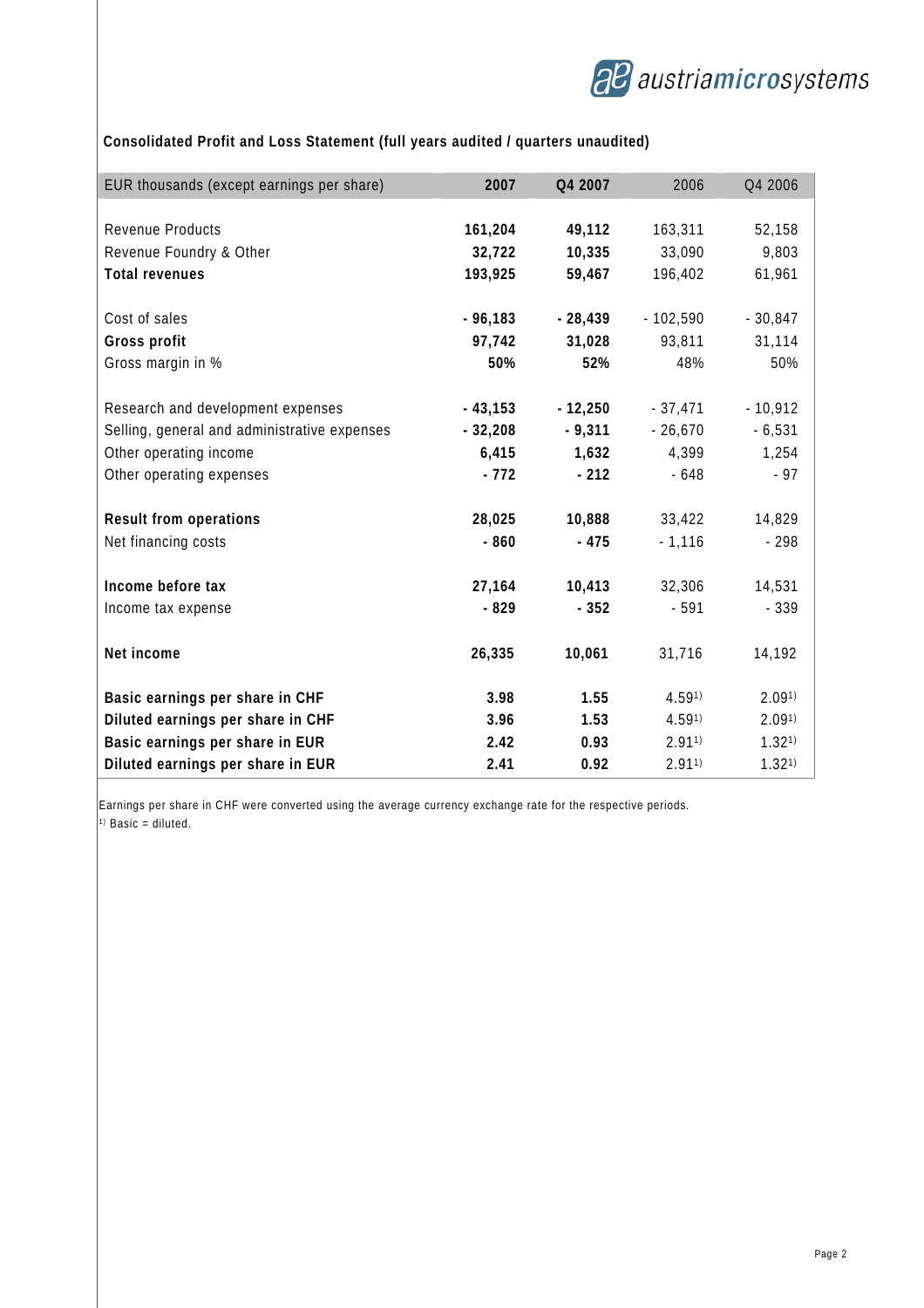

# **Consolidated Balance Sheet (audited)**

| <b>EUR thousands</b>                                                     | as of | December 31, 2007         | December 31, 2006         |
|--------------------------------------------------------------------------|-------|---------------------------|---------------------------|
| Assets                                                                   |       |                           |                           |
| Cash and cash equivalents<br>Short-term investments<br>Trade receivables |       | 19,138<br>3,968           | 17,742<br>5,022           |
| Inventories<br>Other receivables and assets                              |       | 55,974<br>49,087<br>6,226 | 52,886<br>32,179<br>5,199 |
| <b>Total current assets</b>                                              |       | 134,393                   | 113,028                   |
| Property, plant and equipment<br>Intangible assets                       |       | 136,211<br>8,640          | 135,825<br>9,575          |
| Investments and securities<br>Deferred tax assets                        |       | 1<br>30,953               | 1<br>30,953               |
| Other long term assets                                                   |       | 1,171                     | 0                         |
| <b>Total non-current assets</b>                                          |       | 176,975                   | 176,353                   |
| <b>Total assets</b>                                                      |       | 311,368                   | 289,381                   |
| Liabilities and shareholders' equity                                     |       |                           |                           |
| Liabilities<br>Interest-bearing loans and borrowings                     |       | 34,231                    | 25,826                    |
| Trade liabilities<br>Provisions                                          |       | 21,411<br>13,900          | 42,137<br>11,074          |
| Other liabilities                                                        |       | 15,595                    | 14,020                    |
| <b>Total current liabilities</b>                                         |       | 85,137                    | 93,056                    |
| Interest-bearing loans and borrowings                                    |       | 15,940                    | 15,042                    |
| Employee benefits                                                        |       | 9,119                     | 8,707                     |
| Deferred government grants                                               |       | 3,228                     | 4,128                     |
| Other long term liabilities<br>Total non-current liabilities             |       | 820                       | 258<br>28,134             |
|                                                                          |       | 29,107                    |                           |
| Shareholders' equity                                                     |       |                           |                           |
| Issued capital                                                           |       | 26,697<br>95,570          | 26,662<br>93,080          |
| Share premium<br>Treasury shares                                         |       | $-703$                    | $-832$                    |
| Translation adjustment                                                   |       | $-104$                    | $-141$                    |
| Retained earnings                                                        |       | 75,664                    | 49,421                    |
| Total shareholders' equity and reserves                                  |       | 197,124                   | 168,191                   |
| Total liabilities and shareholders' equity                               |       | 311,368                   | 289,381                   |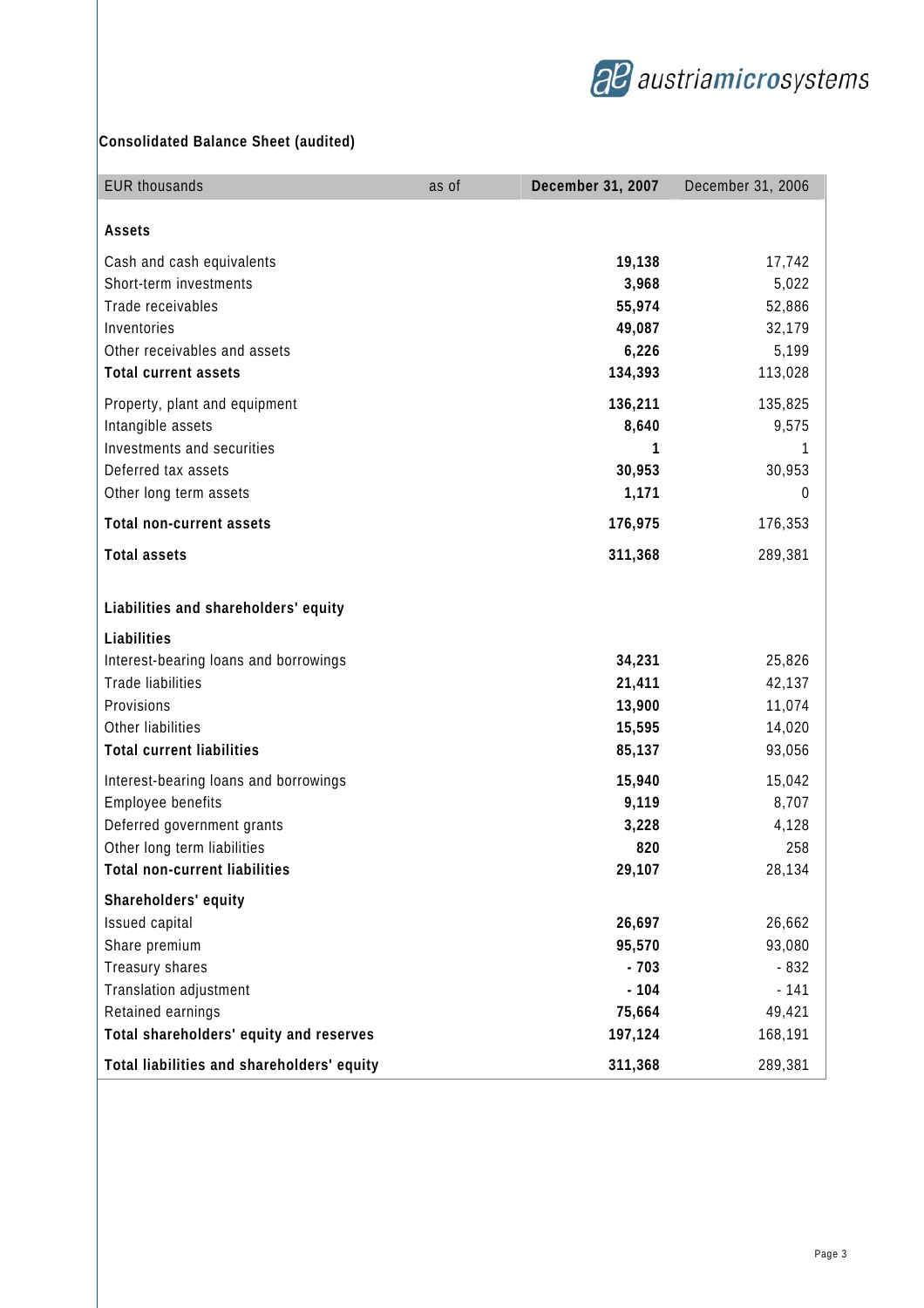

# **Consolidated Cashflow Statement (full years audited / quarters unaudited)**

| <b>EUR thousands</b>                                                                                                                                                                                                                                                                                                                                                                                                                                                               | 2007                                                                                  | Q4 2007                                                                                 | 2006                                                                                               | Q4 2006                                                                                 |
|------------------------------------------------------------------------------------------------------------------------------------------------------------------------------------------------------------------------------------------------------------------------------------------------------------------------------------------------------------------------------------------------------------------------------------------------------------------------------------|---------------------------------------------------------------------------------------|-----------------------------------------------------------------------------------------|----------------------------------------------------------------------------------------------------|-----------------------------------------------------------------------------------------|
|                                                                                                                                                                                                                                                                                                                                                                                                                                                                                    |                                                                                       |                                                                                         |                                                                                                    |                                                                                         |
| Operating activities                                                                                                                                                                                                                                                                                                                                                                                                                                                               |                                                                                       |                                                                                         |                                                                                                    |                                                                                         |
| Income before tax                                                                                                                                                                                                                                                                                                                                                                                                                                                                  | 27,164                                                                                | 10,413                                                                                  | 32,306                                                                                             | 14,531                                                                                  |
| Depreciation (net of government grants)                                                                                                                                                                                                                                                                                                                                                                                                                                            | 21,465                                                                                | 5,529                                                                                   | 22,223                                                                                             | 5,709                                                                                   |
| Changes in employee benefits                                                                                                                                                                                                                                                                                                                                                                                                                                                       | 412                                                                                   | $-160$                                                                                  | 228                                                                                                | $-351$                                                                                  |
| Expense from stock option program (acc. IFRS 2)                                                                                                                                                                                                                                                                                                                                                                                                                                    | 2,196                                                                                 | 686                                                                                     | 1,188                                                                                              | 405                                                                                     |
| Changes in other long-term liabilities                                                                                                                                                                                                                                                                                                                                                                                                                                             | $-338$                                                                                | $-402$                                                                                  | $-1,259$                                                                                           | $-343$                                                                                  |
| Gain from sale of plant and equipment                                                                                                                                                                                                                                                                                                                                                                                                                                              | 62                                                                                    | 0                                                                                       | $-109$                                                                                             | $\boldsymbol{0}$                                                                        |
| Gain from sale of investments and securities                                                                                                                                                                                                                                                                                                                                                                                                                                       | $-94$                                                                                 | 0                                                                                       | $\theta$                                                                                           | $\boldsymbol{0}$                                                                        |
| Net financing cost                                                                                                                                                                                                                                                                                                                                                                                                                                                                 | 955                                                                                   | 475                                                                                     | 1,116                                                                                              | 298                                                                                     |
| Changes in current assets                                                                                                                                                                                                                                                                                                                                                                                                                                                          | $-22,570$                                                                             | $-1,230$                                                                                | $-18,583$                                                                                          | $-7,617$                                                                                |
| Changes in short-term operating liabilities                                                                                                                                                                                                                                                                                                                                                                                                                                        |                                                                                       |                                                                                         |                                                                                                    |                                                                                         |
| and provisions                                                                                                                                                                                                                                                                                                                                                                                                                                                                     | $-1,996$                                                                              | $-633$                                                                                  | 5,270                                                                                              | 935                                                                                     |
| Tax payments                                                                                                                                                                                                                                                                                                                                                                                                                                                                       | $-233$                                                                                | $-94$                                                                                   | $-32$                                                                                              | $-9$                                                                                    |
| Cash flows from operating activities                                                                                                                                                                                                                                                                                                                                                                                                                                               | 27,033                                                                                | 14,584                                                                                  | 42,350                                                                                             | 13,556                                                                                  |
| Investing activities                                                                                                                                                                                                                                                                                                                                                                                                                                                               |                                                                                       |                                                                                         |                                                                                                    |                                                                                         |
|                                                                                                                                                                                                                                                                                                                                                                                                                                                                                    |                                                                                       |                                                                                         |                                                                                                    |                                                                                         |
|                                                                                                                                                                                                                                                                                                                                                                                                                                                                                    |                                                                                       |                                                                                         |                                                                                                    |                                                                                         |
|                                                                                                                                                                                                                                                                                                                                                                                                                                                                                    |                                                                                       |                                                                                         |                                                                                                    |                                                                                         |
|                                                                                                                                                                                                                                                                                                                                                                                                                                                                                    |                                                                                       |                                                                                         |                                                                                                    |                                                                                         |
|                                                                                                                                                                                                                                                                                                                                                                                                                                                                                    |                                                                                       |                                                                                         |                                                                                                    |                                                                                         |
|                                                                                                                                                                                                                                                                                                                                                                                                                                                                                    |                                                                                       |                                                                                         |                                                                                                    |                                                                                         |
|                                                                                                                                                                                                                                                                                                                                                                                                                                                                                    |                                                                                       |                                                                                         |                                                                                                    |                                                                                         |
|                                                                                                                                                                                                                                                                                                                                                                                                                                                                                    |                                                                                       |                                                                                         |                                                                                                    |                                                                                         |
|                                                                                                                                                                                                                                                                                                                                                                                                                                                                                    |                                                                                       |                                                                                         |                                                                                                    |                                                                                         |
| <b>Financing activities</b>                                                                                                                                                                                                                                                                                                                                                                                                                                                        |                                                                                       |                                                                                         |                                                                                                    |                                                                                         |
| Proceeds from borrowings                                                                                                                                                                                                                                                                                                                                                                                                                                                           | 20,252                                                                                | 9,408                                                                                   | 3,872                                                                                              | 3,143                                                                                   |
| Repayment of borrowings                                                                                                                                                                                                                                                                                                                                                                                                                                                            | $-10,229$                                                                             | $-4,661$                                                                                | $-22,448$                                                                                          | $-2,734$                                                                                |
| Repayment of finance lease liabilities                                                                                                                                                                                                                                                                                                                                                                                                                                             | - 799                                                                                 | $-167$                                                                                  | $-878$                                                                                             | $-221$                                                                                  |
| Interest paid                                                                                                                                                                                                                                                                                                                                                                                                                                                                      | $-1,927$                                                                              | $-694$                                                                                  | $-1,642$                                                                                           | $-360$                                                                                  |
| Changes resulting from capital increase                                                                                                                                                                                                                                                                                                                                                                                                                                            | 328                                                                                   | 37                                                                                      | 133                                                                                                | 68                                                                                      |
| Cash flows from financing activities                                                                                                                                                                                                                                                                                                                                                                                                                                               | 7,626                                                                                 | $-3,922$                                                                                | $-20,963$                                                                                          | $-104$                                                                                  |
|                                                                                                                                                                                                                                                                                                                                                                                                                                                                                    |                                                                                       |                                                                                         |                                                                                                    |                                                                                         |
|                                                                                                                                                                                                                                                                                                                                                                                                                                                                                    |                                                                                       |                                                                                         |                                                                                                    |                                                                                         |
|                                                                                                                                                                                                                                                                                                                                                                                                                                                                                    |                                                                                       |                                                                                         |                                                                                                    |                                                                                         |
|                                                                                                                                                                                                                                                                                                                                                                                                                                                                                    |                                                                                       |                                                                                         |                                                                                                    |                                                                                         |
|                                                                                                                                                                                                                                                                                                                                                                                                                                                                                    |                                                                                       |                                                                                         |                                                                                                    |                                                                                         |
|                                                                                                                                                                                                                                                                                                                                                                                                                                                                                    |                                                                                       |                                                                                         |                                                                                                    |                                                                                         |
| Acquisition of intangibles, property, plant<br>and equipment<br>Acquisition of short term investments<br>Government grants received<br>Proceeds from sale of plant and equipment<br>Proceeds from sale of investments and securities<br>Interest received<br>Cash flows from investing activities<br>Net increase/decrease in cash and<br>cash equivalents<br>Cash and cash equivalents<br>at the beginning of the period<br>Cash and cash equivalents<br>at the end of the period | $-36,008$<br>0<br>0<br>20<br>1,241<br>1,484<br>$-33,263$<br>1,396<br>17,742<br>19,138 | $-3,395$<br>0<br>0<br>0<br>$\mathbf{0}$<br>153<br>$-3,242$<br>15,265<br>3,873<br>19,138 | $-24,320$<br>$-5,014$<br>2,349<br>834<br>215<br>1,020<br>$-24,917$<br>$-3,529$<br>21,271<br>17,742 | $-8,169$<br>0<br>$\mathbf 0$<br>0<br>51<br>244<br>$-7,874$<br>5,578<br>12,164<br>17,742 |